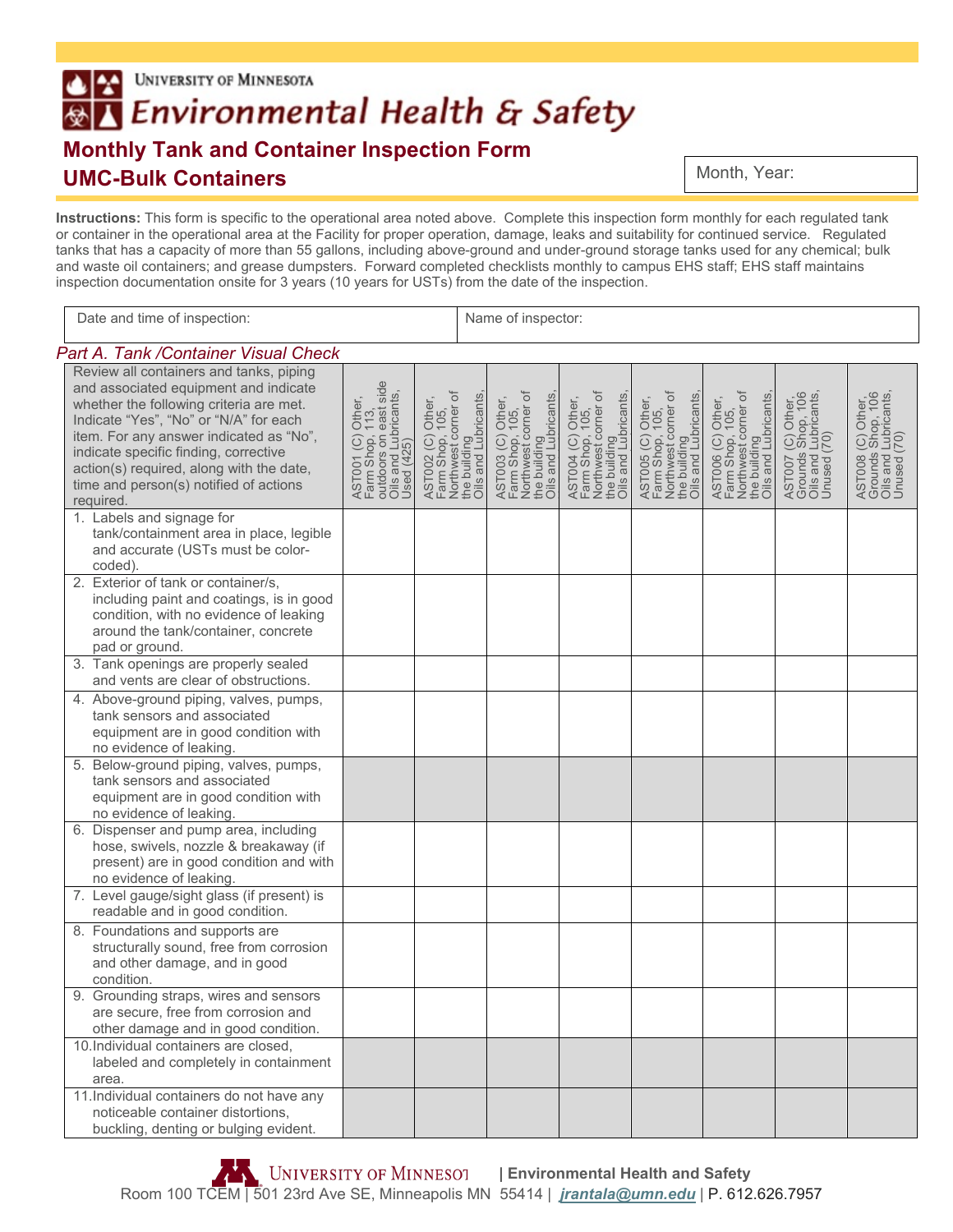## *Part B. Containment Areas and Release Detection Equipment*

| Review containment areas associated with<br>containers and tanks and indicate whether<br>the following criteria are met. Indicate<br>"Yes", "No" or "N/A" for each item. For any<br>answer indicated as "No", indicate specific<br>finding, corrective action(s) required, along<br>with the date, time and person(s) notified of<br>actions required. | Farm Shop, 113,<br>I Farm Shop, 113,<br>Oilsdoors Lubricants,<br>Oilsed (425) | Northwest corner of the<br>building<br>Oils and Lubricants<br>AST002 (C) Other,<br>Farm Shop, 105, | the<br>Northwest corner of<br>building<br>Oils and Lubricants<br>AST003 (C) Other,<br>Farm Shop, 105, | the<br>Farm Shop, 105,<br>Northwest corner of the<br>building<br>Oils and Lubricants,<br>AST004 (C) Other,<br>Farm Shop, 105, | the<br>AST005 (C) Other,<br>Farm Shop, 105,<br>Northwest corner of the<br>building<br>Oils and Lubricants, | the<br>AST006 (C) Other,<br>Farm Shop, 105,<br>Northwest corner of t<br>building<br>Oils and Lubricants, | AST007 (C) Other,<br>Grounds Shop, 106<br>Oils and Lubricants,<br>Unused (70) | i (C) Other,<br>Shop, 106<br>1 Lubricants,<br>(70)<br>Grounds<br>Oils and L<br>Unused (<br><b>AST008</b> |
|--------------------------------------------------------------------------------------------------------------------------------------------------------------------------------------------------------------------------------------------------------------------------------------------------------------------------------------------------------|-------------------------------------------------------------------------------|----------------------------------------------------------------------------------------------------|-------------------------------------------------------------------------------------------------------|-------------------------------------------------------------------------------------------------------------------------------|------------------------------------------------------------------------------------------------------------|----------------------------------------------------------------------------------------------------------|-------------------------------------------------------------------------------|----------------------------------------------------------------------------------------------------------|
| 1 <sup>1</sup><br>Containment area is dry or has a<br>minimal level of standing water.                                                                                                                                                                                                                                                                 |                                                                               |                                                                                                    |                                                                                                       |                                                                                                                               |                                                                                                            |                                                                                                          |                                                                               |                                                                                                          |
| There is no evidence of release or<br>$\mathcal{P}_{\cdot}$<br>regulated substance in containment<br>area or interstitial space between<br>tanks (check pop-up sensor).                                                                                                                                                                                |                                                                               |                                                                                                    |                                                                                                       |                                                                                                                               |                                                                                                            |                                                                                                          |                                                                               |                                                                                                          |
| 3.<br>Drain valves are secured in closed<br>position and have no debris or fire<br>hazard present. All valves in tank<br>system function properly.                                                                                                                                                                                                     |                                                                               |                                                                                                    |                                                                                                       |                                                                                                                               |                                                                                                            |                                                                                                          |                                                                               |                                                                                                          |
| Containment structures are in good<br>4.<br>condition and free from cracks,<br>chipping or other damage, and in good<br>condition.                                                                                                                                                                                                                     |                                                                               |                                                                                                    |                                                                                                       |                                                                                                                               |                                                                                                            |                                                                                                          |                                                                               |                                                                                                          |
| For tank equipped with leak detection,<br>5.<br>overfill or gauging equipment installed,<br>system is functioning properly.                                                                                                                                                                                                                            |                                                                               |                                                                                                    |                                                                                                       |                                                                                                                               |                                                                                                            |                                                                                                          |                                                                               |                                                                                                          |
| 6.<br>For underground tank, tank sump and<br>spill bucket (fill line) does not have<br>evidence of free product, water and<br>debris.                                                                                                                                                                                                                  |                                                                               |                                                                                                    |                                                                                                       |                                                                                                                               |                                                                                                            |                                                                                                          |                                                                               |                                                                                                          |

### *Part C. Safety Precautions & General Conditions*

| Review containment areas associated with<br>containers and tanks and indicate whether<br>the following criteria are met. Indicate<br>"Yes", "No" or "N/A" for each item. For any<br>answer indicated as "No", indicate specific<br>finding, corrective action(s) required, along<br>with the date, time and person(s) notified of<br>actions required. | east side<br>outdoors on east side<br>Oils and Lubricants,<br>Used (425)<br>Other,<br>113,<br>AST001 (C)<br>Farm Shop,<br>outdoors on | eq‡<br>Northwest corner of t<br>building<br>Oils and Lubricants,<br>Other,<br>105,<br>AST002 (C) (<br>Farm Shop, | the<br>Northwest corner of t<br>building<br>Oils and Lubricants,<br>Other,<br>105,<br>$\odot$<br>AST003 (C)<br>Farm Shop, | corner of<br>Lubricants<br>Other,<br>105,<br>$\odot$<br>iop<br>nwest<br>Northwes<br>building<br>Oils and<br>ASTO04<br>Farm Sh | Northwest corner of<br>Lubricants<br>Other,<br>105,<br>$\odot$<br>pop,<br>$\overline{and}$<br>AST005<br>Farm Sh<br>building<br><u>Oilo</u> | Northwest corner of<br>Lubricants<br>Other,<br>105,<br>$\widehat{\odot}$<br>AST006 (C)<br>Farm Shop,<br>building<br>Oils and I | (C) Other,<br>Shop, 106<br>Lubricants,<br>(70)<br>AST007<br>and<br>Jnused<br>Oils | (C) Other,<br>Shop, 106<br>Lubricants,<br>(70)<br>AST008 (<br>Grounds<br>Oils and L<br>Unused ( |
|--------------------------------------------------------------------------------------------------------------------------------------------------------------------------------------------------------------------------------------------------------------------------------------------------------------------------------------------------------|---------------------------------------------------------------------------------------------------------------------------------------|------------------------------------------------------------------------------------------------------------------|---------------------------------------------------------------------------------------------------------------------------|-------------------------------------------------------------------------------------------------------------------------------|--------------------------------------------------------------------------------------------------------------------------------------------|--------------------------------------------------------------------------------------------------------------------------------|-----------------------------------------------------------------------------------|-------------------------------------------------------------------------------------------------|
| Safety equipment is in place and<br>1.<br>operative. Fire extinguishers in place.                                                                                                                                                                                                                                                                      |                                                                                                                                       |                                                                                                                  |                                                                                                                           |                                                                                                                               |                                                                                                                                            |                                                                                                                                |                                                                                   |                                                                                                 |
| Tank system secured to prevent<br>2.<br>vandalism and unauthorized use.                                                                                                                                                                                                                                                                                |                                                                                                                                       |                                                                                                                  |                                                                                                                           |                                                                                                                               |                                                                                                                                            |                                                                                                                                |                                                                                   |                                                                                                 |
| 3.<br>Spill response supply at each location<br>is adequate to respond to spill at that<br>location.                                                                                                                                                                                                                                                   |                                                                                                                                       |                                                                                                                  |                                                                                                                           |                                                                                                                               |                                                                                                                                            |                                                                                                                                |                                                                                   |                                                                                                 |
| There are no other conditions that<br>$\overline{4}$ .<br>should be addressed for continued<br>safe operation or that may affect the<br>site SPCC plan.                                                                                                                                                                                                |                                                                                                                                       |                                                                                                                  |                                                                                                                           |                                                                                                                               |                                                                                                                                            |                                                                                                                                |                                                                                   |                                                                                                 |
| 5.<br>Information on site map & list is<br>complete and accurate.                                                                                                                                                                                                                                                                                      |                                                                                                                                       |                                                                                                                  |                                                                                                                           |                                                                                                                               |                                                                                                                                            |                                                                                                                                |                                                                                   |                                                                                                 |

Findings/Comments: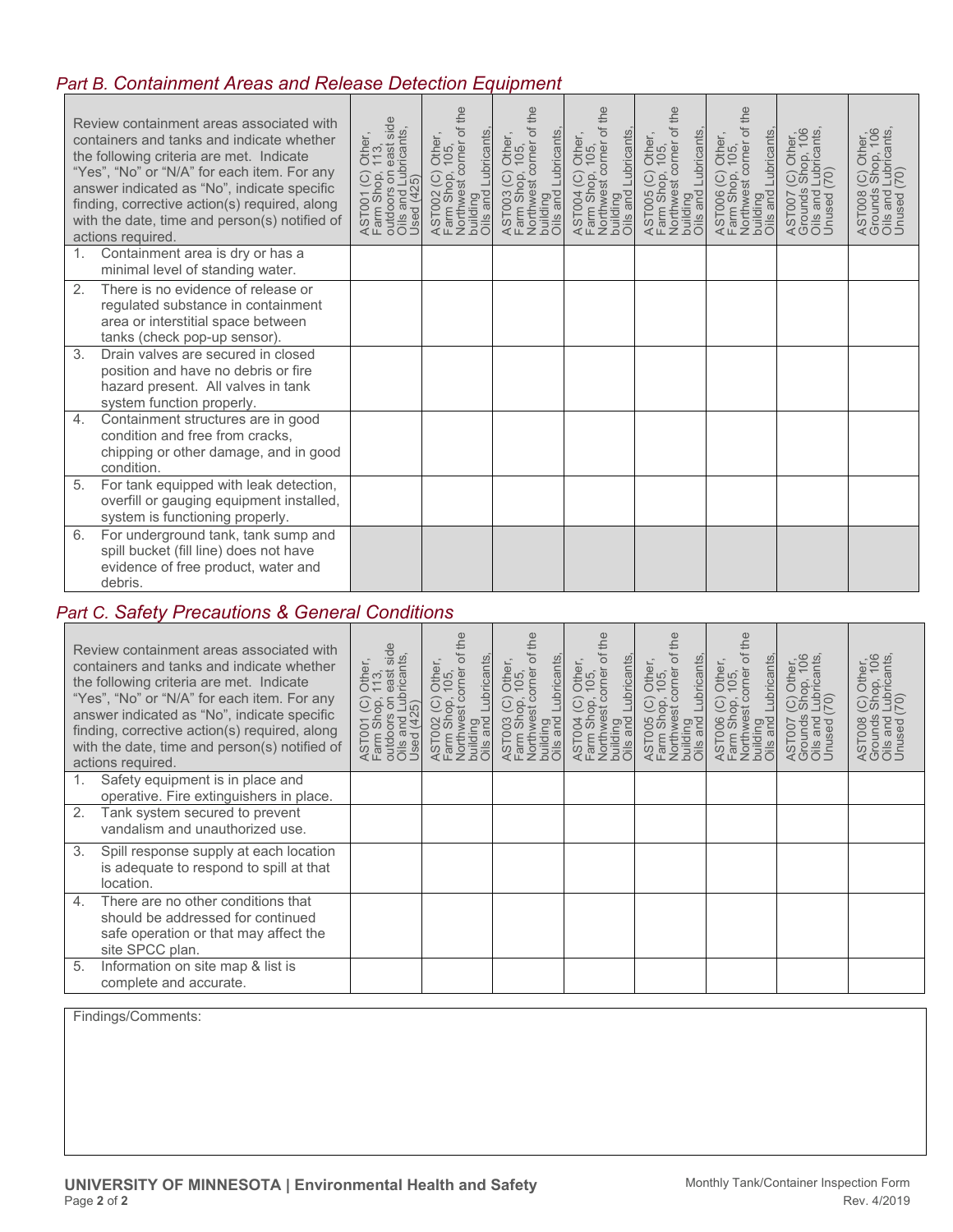# **UNIVERSITY OF MINNESOTA**  $\triangle$   $\approx$ ®∆ Environmental Health & Safety **Monthly Tank and Container Inspection Form UMC-Bulk Containers**

Month, Year:

**Instructions:** This form is specific to the operational area noted above. Complete this inspection form monthly for each regulated tank or container in the operational area at the Facility for proper operation, damage, leaks and suitability for continued service. Regulated tanks that has a capacity of more than 55 gallons, including above-ground and under-ground storage tanks used for any chemical; bulk and waste oil containers; and grease dumpsters. Forward completed checklists monthly to campus EHS staff; EHS staff maintains inspection documentation onsite for 3 years (10 years for USTs) from the date of the inspection.

| Date and time of inspection:                                                                                                                                                                                                                                                                                                                                 |                                                                            |                                                                                                | Name of inspector: |                                                                                         |                                                                     |                                                                              |                                                                        |                                                                                         |                                                                                                          |
|--------------------------------------------------------------------------------------------------------------------------------------------------------------------------------------------------------------------------------------------------------------------------------------------------------------------------------------------------------------|----------------------------------------------------------------------------|------------------------------------------------------------------------------------------------|--------------------|-----------------------------------------------------------------------------------------|---------------------------------------------------------------------|------------------------------------------------------------------------------|------------------------------------------------------------------------|-----------------------------------------------------------------------------------------|----------------------------------------------------------------------------------------------------------|
| Part A. Tank / Container Visual Check                                                                                                                                                                                                                                                                                                                        |                                                                            |                                                                                                |                    |                                                                                         |                                                                     |                                                                              |                                                                        |                                                                                         |                                                                                                          |
| Review all containers and tanks, piping<br>and associated equipment and indicate<br>whether the following criteria are met.<br>Indicate "Yes", "No" or "N/A" for each<br>item. For any answer indicated as "No",<br>indicate specific finding, corrective<br>action(s) required, along with the date,<br>time and person(s) notified of actions<br>required. | AST009 (C) Other<br>Grounds Shop, 106<br>Olis and Lubricants,<br>Used (70) | AST010 (C) Other, Old<br>Farm Shop, East of<br>building<br>Diesel Fuel_Fuel Oil<br>No 2 (3000) |                    | AST011 (C) Other, Old<br>Farm Shop, East of<br>building<br>Gasoline, Unleaded<br>(2000) | DS001 (C) Other,<br>Farm Shop<br>Oils and Lubricants,<br>Used (110) | DS002 (C) Other,<br>Grounds Shop, None<br>Oils and Lubricants,<br>Used (220) | DS004 (C) 809 -<br>OWEN HALL, 180<br>Oils and Lubricants,<br>Used (55) | đ<br>GD001 (C) 815 -<br>SAHLSTROM<br>CONFERENCE<br>CENTER, Outside o<br>garage north of | GD002 (C) 899 -<br>EVERGREEN HALL,<br>North of the building,<br>within solid waste<br>dumpster enclosure |
| 1. Labels and signage for<br>tank/containment area in place, legible<br>and accurate (USTs must be color-<br>coded).                                                                                                                                                                                                                                         |                                                                            |                                                                                                |                    |                                                                                         |                                                                     |                                                                              |                                                                        |                                                                                         |                                                                                                          |
| 2. Exterior of tank or container/s,<br>including paint and coatings, is in good<br>condition, with no evidence of leaking<br>around the tank/container, concrete<br>pad or ground.                                                                                                                                                                           |                                                                            |                                                                                                |                    |                                                                                         |                                                                     |                                                                              |                                                                        |                                                                                         |                                                                                                          |
| 3. Tank openings are properly sealed<br>and vents are clear of obstructions.                                                                                                                                                                                                                                                                                 |                                                                            |                                                                                                |                    |                                                                                         |                                                                     |                                                                              |                                                                        |                                                                                         |                                                                                                          |
| 4. Above-ground piping, valves, pumps,<br>tank sensors and associated<br>equipment are in good condition with<br>no evidence of leaking.                                                                                                                                                                                                                     |                                                                            |                                                                                                |                    |                                                                                         |                                                                     |                                                                              |                                                                        |                                                                                         |                                                                                                          |
| 5. Below-ground piping, valves, pumps,<br>tank sensors and associated<br>equipment are in good condition with<br>no evidence of leaking.                                                                                                                                                                                                                     |                                                                            |                                                                                                |                    |                                                                                         |                                                                     |                                                                              |                                                                        |                                                                                         |                                                                                                          |
| 6. Dispenser and pump area, including<br>hose, swivels, nozzle & breakaway (if<br>present) are in good condition and with<br>no evidence of leaking.                                                                                                                                                                                                         |                                                                            |                                                                                                |                    |                                                                                         |                                                                     |                                                                              |                                                                        |                                                                                         |                                                                                                          |
| 7. Level gauge/sight glass (if present) is<br>readable and in good condition.                                                                                                                                                                                                                                                                                |                                                                            |                                                                                                |                    |                                                                                         |                                                                     |                                                                              |                                                                        |                                                                                         |                                                                                                          |
| 8. Foundations and supports are<br>structurally sound, free from corrosion<br>and other damage, and in good<br>condition.                                                                                                                                                                                                                                    |                                                                            |                                                                                                |                    |                                                                                         |                                                                     |                                                                              |                                                                        |                                                                                         |                                                                                                          |
| 9. Grounding straps, wires and sensors<br>are secure, free from corrosion and<br>other damage and in good condition.                                                                                                                                                                                                                                         |                                                                            |                                                                                                |                    |                                                                                         |                                                                     |                                                                              |                                                                        |                                                                                         |                                                                                                          |
| 10.Individual containers are closed,<br>labeled and completely in containment<br>area.                                                                                                                                                                                                                                                                       |                                                                            |                                                                                                |                    |                                                                                         |                                                                     |                                                                              |                                                                        |                                                                                         |                                                                                                          |
| 11. Individual containers do not have any<br>noticeable container distortions,<br>buckling, denting or bulging evident.                                                                                                                                                                                                                                      |                                                                            |                                                                                                |                    |                                                                                         |                                                                     |                                                                              |                                                                        |                                                                                         |                                                                                                          |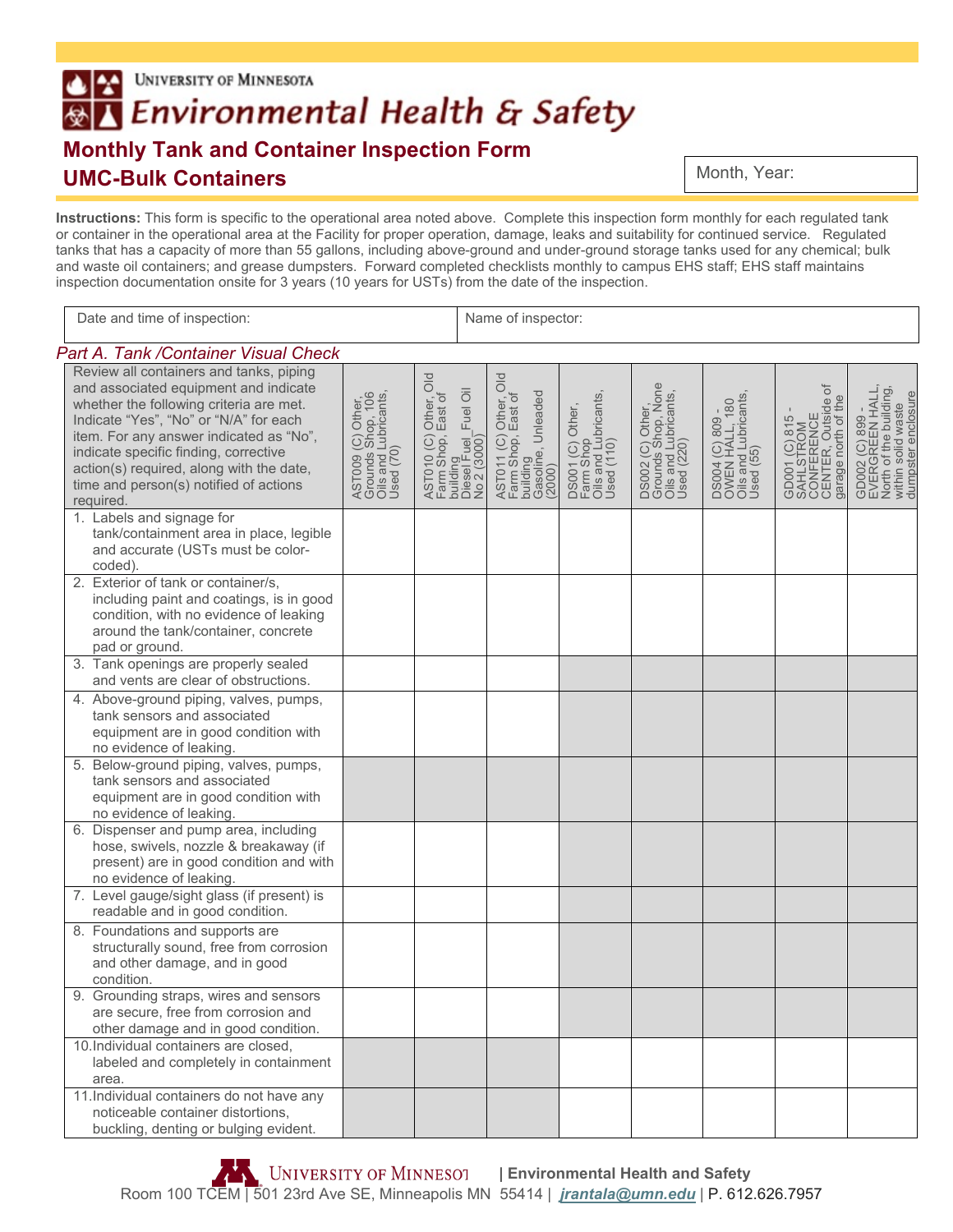#### *Part B. Containment Areas and Release Detection Equipment*

| Review containment areas associated with<br>containers and tanks and indicate whether<br>the following criteria are met. Indicate<br>"Yes", "No" or "N/A" for each item. For any<br>answer indicated as "No", indicate specific<br>finding, corrective action(s) required, along<br>with the date, time and person(s) notified of<br>actions required. | AST009 (C) Other,<br>Grounds Shop, 106<br>Oils and Lubricants,<br>Used (70) | Fuel Oil No<br>$\frac{d}{d}$<br>Other, C<br>East of<br>$AST010(C)$<br>Farm Shop, E<br>building<br>Diesel Fuel_I<br>2 (3000) | <b>DIO</b><br>Unleaded<br>Other, (<br>East of<br>Shop,<br>$\odot$<br>Gasoline,<br>AST011<br>Farm Sh<br>building<br>(2000) | DS001 (C) Other, Farm<br>Shop<br>Oils and Lubricants,<br>Used (110) | DS002 (C) Other,<br>Grounds Shop, None<br>Oils and Lubricants,<br>Used (220) | DS004 (C) 809 -<br>OWEN HALL, 180<br>Oils and Lubricants,<br>Used (55) | ð<br>Outside<br>GD001 (C) 815 -<br>SAHLSTROM<br>CONFERENCE<br>CENTER, Outsid<br>north of<br>garage | GD002 (C) 899 -<br>EVERGREEN HALL,<br>North of the building,<br>within solid waste<br>dumpster enclosure |
|--------------------------------------------------------------------------------------------------------------------------------------------------------------------------------------------------------------------------------------------------------------------------------------------------------------------------------------------------------|-----------------------------------------------------------------------------|-----------------------------------------------------------------------------------------------------------------------------|---------------------------------------------------------------------------------------------------------------------------|---------------------------------------------------------------------|------------------------------------------------------------------------------|------------------------------------------------------------------------|----------------------------------------------------------------------------------------------------|----------------------------------------------------------------------------------------------------------|
| 1.<br>Containment area is dry or has a<br>minimal level of standing water.                                                                                                                                                                                                                                                                             |                                                                             |                                                                                                                             |                                                                                                                           |                                                                     |                                                                              |                                                                        |                                                                                                    |                                                                                                          |
| There is no evidence of release or<br>2.<br>regulated substance in containment<br>area or interstitial space between<br>tanks (check pop-up sensor).                                                                                                                                                                                                   |                                                                             |                                                                                                                             |                                                                                                                           |                                                                     |                                                                              |                                                                        |                                                                                                    |                                                                                                          |
| 3.<br>Drain valves are secured in closed<br>position and have no debris or fire<br>hazard present. All valves in tank<br>system function properly.                                                                                                                                                                                                     |                                                                             |                                                                                                                             |                                                                                                                           |                                                                     |                                                                              |                                                                        |                                                                                                    |                                                                                                          |
| Containment structures are in good<br>4.<br>condition and free from cracks,<br>chipping or other damage, and in good<br>condition.                                                                                                                                                                                                                     |                                                                             |                                                                                                                             |                                                                                                                           |                                                                     |                                                                              |                                                                        |                                                                                                    |                                                                                                          |
| For tank equipped with leak detection,<br>5.<br>overfill or gauging equipment installed,<br>system is functioning properly.                                                                                                                                                                                                                            |                                                                             |                                                                                                                             |                                                                                                                           |                                                                     |                                                                              |                                                                        |                                                                                                    |                                                                                                          |
| For underground tank, tank sump and<br>6.<br>spill bucket (fill line) does not have<br>evidence of free product, water and<br>debris.                                                                                                                                                                                                                  |                                                                             |                                                                                                                             |                                                                                                                           |                                                                     |                                                                              |                                                                        |                                                                                                    |                                                                                                          |

### *Part C. Safety Precautions & General Conditions*

| Review containment areas associated with<br>containers and tanks and indicate whether<br>the following criteria are met. Indicate<br>"Yes", "No" or "N/A" for each item. For any<br>answer indicated as "No", indicate specific<br>finding, corrective action(s) required, along<br>with the date, time and person(s) notified of<br>actions required. | AST009 (C) Other,<br>Grounds Shop, 106<br>Oils and Lubricants,<br>Used (70) | $\frac{d}{d}$<br>Fuel Oil<br>Other, (<br>East of<br>AST010 (C)<br>building<br>Diesel Fuel<br>No 2 (3000)<br>(3000) | $\frac{d}{d}$<br>Unleaded<br>Other, C<br>East of<br>$11$ (C)<br>Shop,<br>building<br>Gasoline,<br>$\overleftarrow{\cdot}$<br>2000)<br>ASTO <sup>-</sup><br>Farm 1 | arm<br>щ<br>and Lubricants,<br>(110)<br>(C) Other,<br>DS001 (C<br>Shop<br>Oils and<br>Used (11 | DS002 (C) Other,<br>Grounds Shop, None<br>Oils and Lubricants,<br>Used (220) | DS004 (C) 809 -<br>OWEN HALL, 180<br>Oils and Lubricants,<br>Used (55) | đ<br>Outside<br>GD001 (C) 815<br>SAHLSTROM<br>CONFERENCE<br>CENTER,<br>garage | building,<br>HALL<br>enclosure<br>ste<br>899<br>wa<br>REEN<br>$\circ$<br>solid<br>within solic<br>dumpster<br>đ<br>GD002 (<br>EVERGF<br>North |
|--------------------------------------------------------------------------------------------------------------------------------------------------------------------------------------------------------------------------------------------------------------------------------------------------------------------------------------------------------|-----------------------------------------------------------------------------|--------------------------------------------------------------------------------------------------------------------|-------------------------------------------------------------------------------------------------------------------------------------------------------------------|------------------------------------------------------------------------------------------------|------------------------------------------------------------------------------|------------------------------------------------------------------------|-------------------------------------------------------------------------------|-----------------------------------------------------------------------------------------------------------------------------------------------|
| Safety equipment is in place and<br>1.<br>operative. Fire extinguishers in place.                                                                                                                                                                                                                                                                      |                                                                             |                                                                                                                    |                                                                                                                                                                   |                                                                                                |                                                                              |                                                                        |                                                                               |                                                                                                                                               |
| Tank system secured to prevent<br>2.<br>vandalism and unauthorized use.                                                                                                                                                                                                                                                                                |                                                                             |                                                                                                                    |                                                                                                                                                                   |                                                                                                |                                                                              |                                                                        |                                                                               |                                                                                                                                               |
| 3.<br>Spill response supply at each location<br>is adequate to respond to spill at that<br>location.                                                                                                                                                                                                                                                   |                                                                             |                                                                                                                    |                                                                                                                                                                   |                                                                                                |                                                                              |                                                                        |                                                                               |                                                                                                                                               |
| There are no other conditions that<br>4.<br>should be addressed for continued<br>safe operation or that may affect the<br>site SPCC plan.                                                                                                                                                                                                              |                                                                             |                                                                                                                    |                                                                                                                                                                   |                                                                                                |                                                                              |                                                                        |                                                                               |                                                                                                                                               |
| 5.<br>Information on site map & list is<br>complete and accurate.                                                                                                                                                                                                                                                                                      |                                                                             |                                                                                                                    |                                                                                                                                                                   |                                                                                                |                                                                              |                                                                        |                                                                               |                                                                                                                                               |

Findings/Comments: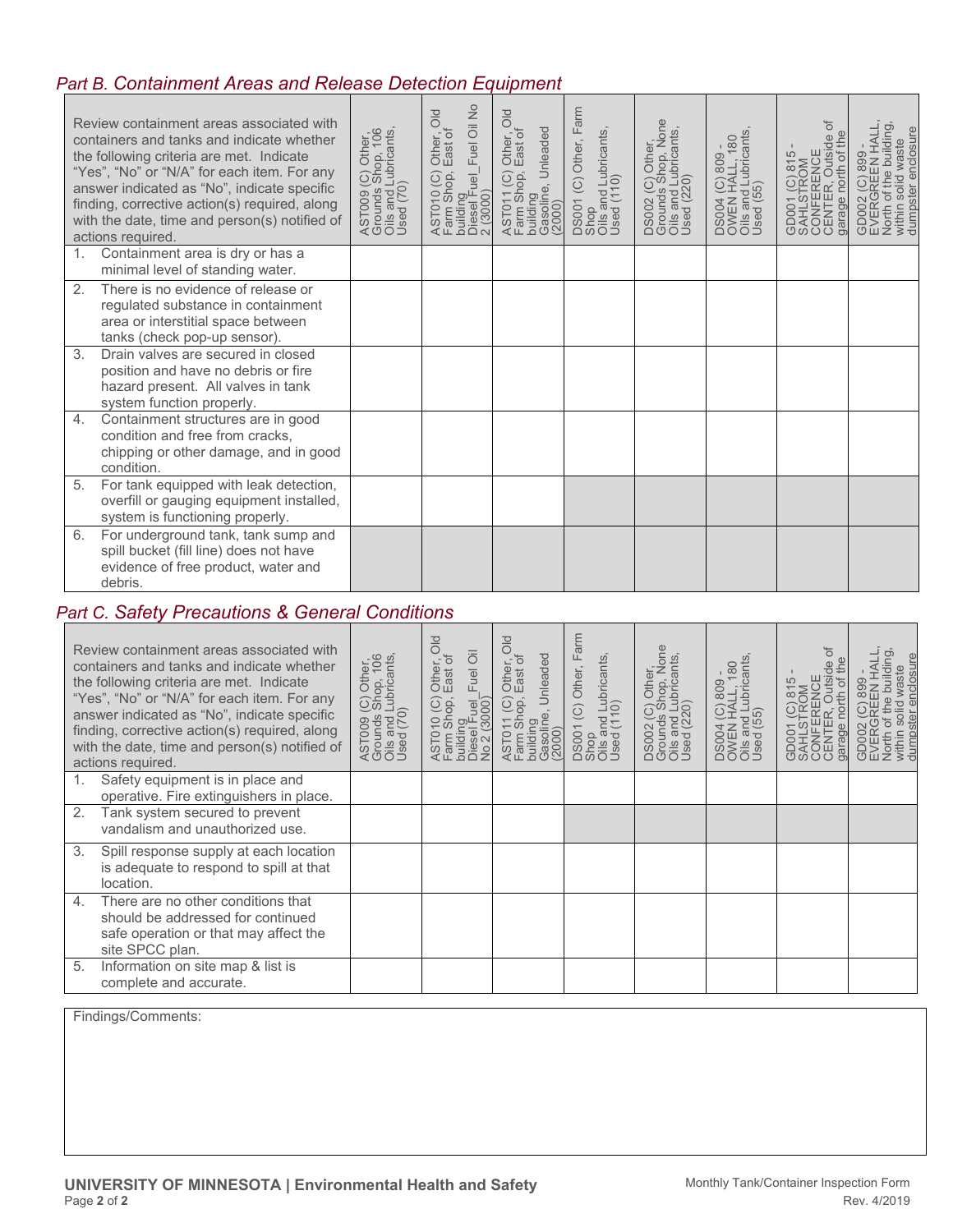# **UNIVERSITY OF MINNESOTA**  $\triangle$   $\approx$ ®∆ Environmental Health & Safety **Monthly Tank and Container Inspection Form UMC-Bulk Containers**

Month, Year:

**Instructions:** This form is specific to the operational area noted above. Complete this inspection form monthly for each regulated tank or container in the operational area at the Facility for proper operation, damage, leaks and suitability for continued service. Regulated tanks that has a capacity of more than 55 gallons, including above-ground and under-ground storage tanks used for any chemical; bulk and waste oil containers; and grease dumpsters. Forward completed checklists monthly to campus EHS staff; EHS staff maintains inspection documentation onsite for 3 years (10 years for USTs) from the date of the inspection.

| Date and time of inspection:                                                                                                                                                                                                                                                                                                                                 |                                                                                         |                                                                                                   | Name of inspector:                                                                     |                                                                                        |  |  |  |  |
|--------------------------------------------------------------------------------------------------------------------------------------------------------------------------------------------------------------------------------------------------------------------------------------------------------------------------------------------------------------|-----------------------------------------------------------------------------------------|---------------------------------------------------------------------------------------------------|----------------------------------------------------------------------------------------|----------------------------------------------------------------------------------------|--|--|--|--|
| Part A. Tank / Container Visual Check                                                                                                                                                                                                                                                                                                                        |                                                                                         |                                                                                                   |                                                                                        |                                                                                        |  |  |  |  |
| Review all containers and tanks, piping<br>and associated equipment and indicate<br>whether the following criteria are met.<br>Indicate "Yes", "No" or "N/A" for each<br>item. For any answer indicated as "No",<br>indicate specific finding, corrective<br>action(s) required, along with the date,<br>time and person(s) notified of actions<br>required. | GEN001 (C) 813 -<br>KIEHLE BUILDING,<br>West Side<br>Diesel Fuel_Fuel Oil<br>No 2 (200) | GEN003 (C) 840 -<br>SARGEANT<br>STUDENT CENTER,<br>Outdoors on north side<br>Diesel Fuel_Fuel Oil | MobGen001 (C)<br>Other, Transportation<br>Garage<br>Diesel Fuel _Fuel Oil<br>No 2 (80) | MobGen002 (C)<br>Other, Transportation<br>Garage<br>Diesel Fuel _Fuel Oil<br>No 2 (80) |  |  |  |  |
| 1. Labels and signage for<br>tank/containment area in place, legible<br>and accurate (USTs must be color-<br>coded).                                                                                                                                                                                                                                         |                                                                                         |                                                                                                   |                                                                                        |                                                                                        |  |  |  |  |
| 2. Exterior of tank or container/s,<br>including paint and coatings, is in good<br>condition, with no evidence of leaking<br>around the tank/container, concrete<br>pad or ground.                                                                                                                                                                           |                                                                                         |                                                                                                   |                                                                                        |                                                                                        |  |  |  |  |
| 3. Tank openings are properly sealed<br>and vents are clear of obstructions.                                                                                                                                                                                                                                                                                 |                                                                                         |                                                                                                   |                                                                                        |                                                                                        |  |  |  |  |
| 4. Above-ground piping, valves, pumps,<br>tank sensors and associated<br>equipment are in good condition with<br>no evidence of leaking.                                                                                                                                                                                                                     |                                                                                         |                                                                                                   |                                                                                        |                                                                                        |  |  |  |  |
| 5. Below-ground piping, valves, pumps,<br>tank sensors and associated<br>equipment are in good condition with<br>no evidence of leaking.                                                                                                                                                                                                                     |                                                                                         |                                                                                                   |                                                                                        |                                                                                        |  |  |  |  |
| 6. Dispenser and pump area, including<br>hose, swivels, nozzle & breakaway (if<br>present) are in good condition and with<br>no evidence of leaking.                                                                                                                                                                                                         |                                                                                         |                                                                                                   |                                                                                        |                                                                                        |  |  |  |  |
| 7. Level gauge/sight glass (if present) is<br>readable and in good condition.                                                                                                                                                                                                                                                                                |                                                                                         |                                                                                                   |                                                                                        |                                                                                        |  |  |  |  |
| 8. Foundations and supports are<br>structurally sound, free from corrosion<br>and other damage, and in good<br>condition.                                                                                                                                                                                                                                    |                                                                                         |                                                                                                   |                                                                                        |                                                                                        |  |  |  |  |
| 9. Grounding straps, wires and sensors<br>are secure, free from corrosion and<br>other damage and in good condition.                                                                                                                                                                                                                                         |                                                                                         |                                                                                                   |                                                                                        |                                                                                        |  |  |  |  |
| 10.Individual containers are closed,<br>labeled and completely in containment<br>area.                                                                                                                                                                                                                                                                       |                                                                                         |                                                                                                   |                                                                                        |                                                                                        |  |  |  |  |
| 11. Individual containers do not have any<br>noticeable container distortions,<br>buckling, denting or bulging evident.                                                                                                                                                                                                                                      |                                                                                         |                                                                                                   |                                                                                        |                                                                                        |  |  |  |  |